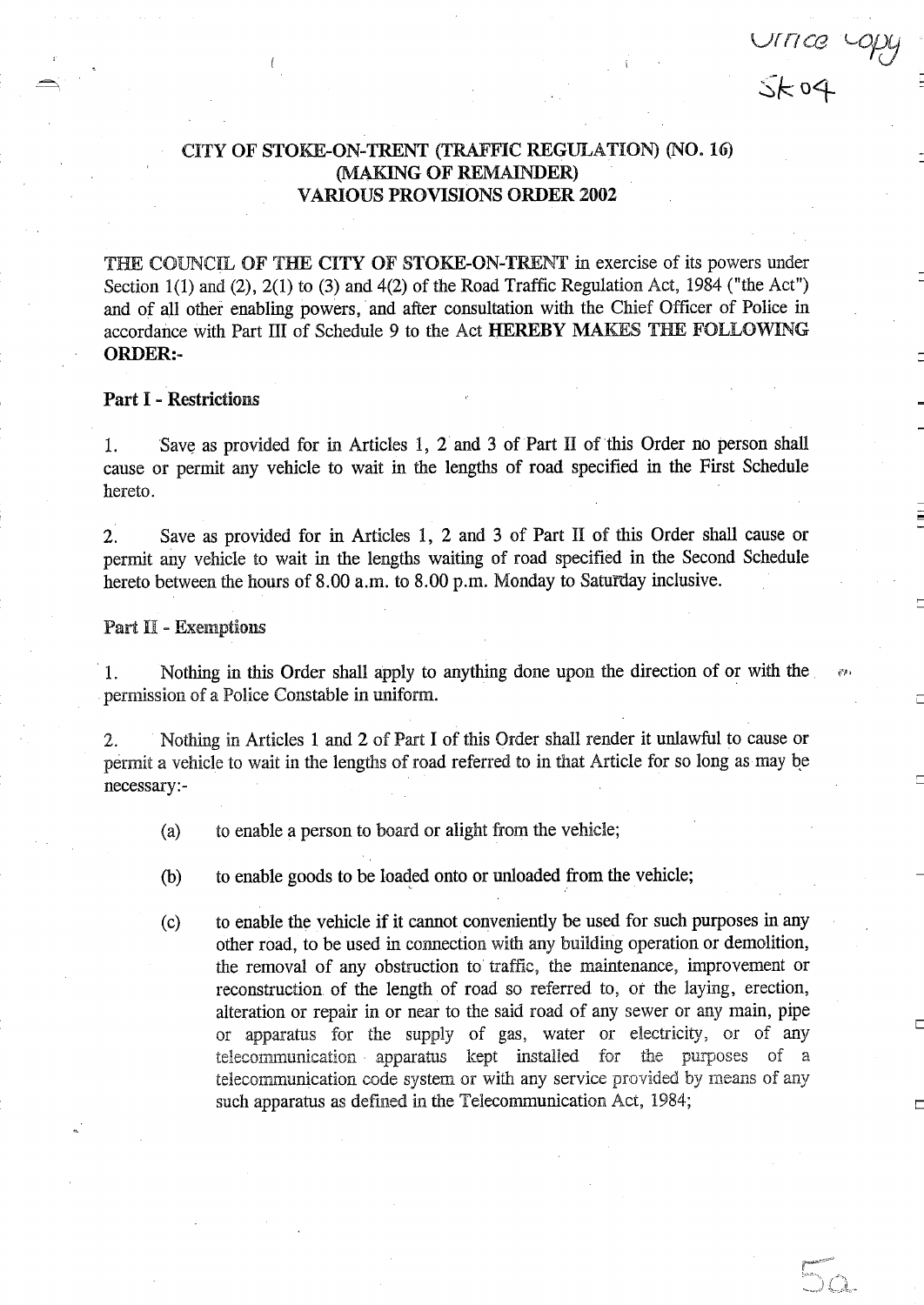- (d) to enable the vehicle if it is in the service of or employed by the Post Office, to be used for the purpose of delivering or collecting postal packets as defined in Section 87 of the Post Office Act, 1953;
- (e) to enable any vehicle owned by a funeral director or owner of funeral vehicles to be used as part of a funeral cortege or otherwise in connection with a funeral:
- $(f)$ to enable the vehicle, if it cannot conveniently be used for such purposes in any other road, to be used in pursuance of statutory powers and duties .

3 . Nothing in Articles <sup>1</sup> and 2 of Part <sup>I</sup> of this Order shall apply to prevent any disabled person's vehicle from waiting for a period of three hours (not being a period separated by an interval of less than one hour from a previous period of waiting by the same vehicle in the same road or part of road on the same day) provided that:-

- (a) a disabled person's badge is displayed in the relevant position on the vehicle, in accordance with the Disabled Persons (Badges for Motor Vehicles) Regulations, 2000 and
- (b) a disabled persons parking disc issued by a local authority is displayed in a relevant position on the vehicle and the person in charge of the said vehicle marks on the said parking disc the time at which the period of waiting has begun.

## Part III - General, Commencement and Citation

1. This Order shall come into operation on the  $18^{12}$  day of  $N_{e\vee e}$  and 2002 and may be cited as "City of Stoke-on-Trent (Traffic Regulation) (No. .16) (Making of Remainder) Various Provisions Order 2002" .

2. The Interpretation Act, 1978 shall apply for the interpretation of this Order as it applies for the interpretation of an Act of Parliament.

<sup>3</sup> . Any reference in this Order to any enactment shall be construed as <sup>a</sup> reference to that enactment as amended by a subsequent enactment.

4. In this Order, except where the context otherwise requires, the expressions:

"disabled persons vehicle" and "disabled persons parking place"

shall have the meanings assigned to them as in the City of Stoke-on-Trent (Traffic Regulation) (No. S) Consolidation Order 2002.

day of  $OCTOBE R$  2002 DATED this  $25<sup>m</sup>$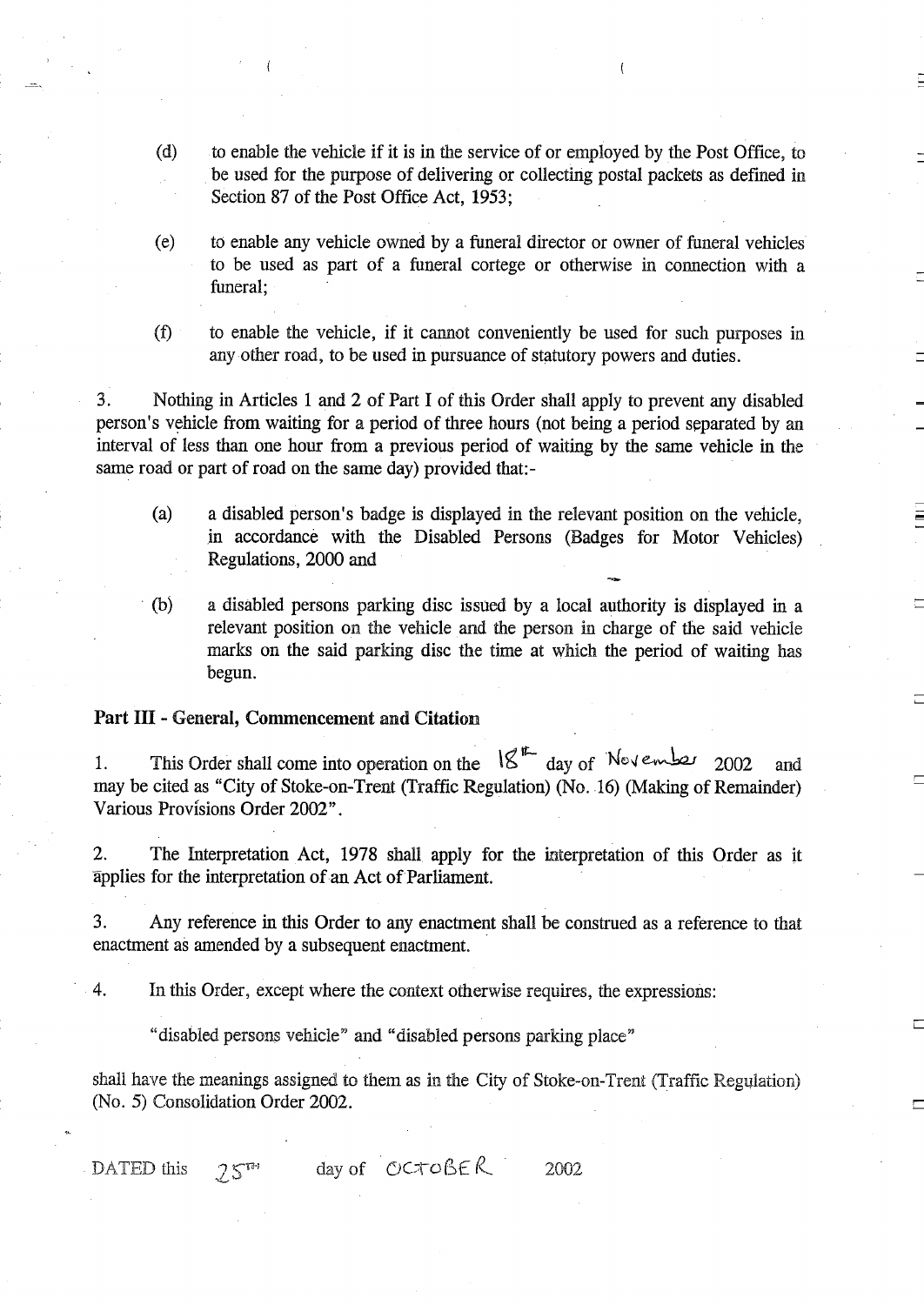### FIRST SCHEDULE

## NO WAITING AT ANY TIME

Acreswood Road (North Side)

(South Side)

**Piccadilly** (Both Sides) (i)

(North Side)

(North-west Side)

(South Side)

(South-east Side)

# St Paul Street

(West Side)

from its junction with High Lane for a distance of 27 metres in an easterly direction

from its junction with High Lane for a distance of 40 metres in an easterly direction

- from its junction with Pall Mall to its junction with Broad Street \_
- from its junction with Fountain Square to its junction with Stafford Street (ii)
- from its junction with Fountain Square to its junction with Stafford Street (iii)

from its junction with Stafford Street to its junction with Brunswick Street

from its junction with Brunswick Street to its junction with Pall Mall

from its junction with Stafford Street to its junction with Cheapside

from its junction with Cheapside to its junction with Pall Mall

from its junction with Newcastle Street for a distance of 10 metres in a northerly direction

#### SECOND SCHEDULE

#### NO WAITING MON-SAT 8AM-SPM

St Paul Street (West Side)

from a point 10 metres north of its junction with Newcastle Street for a distance of 27 metres in a northerly direction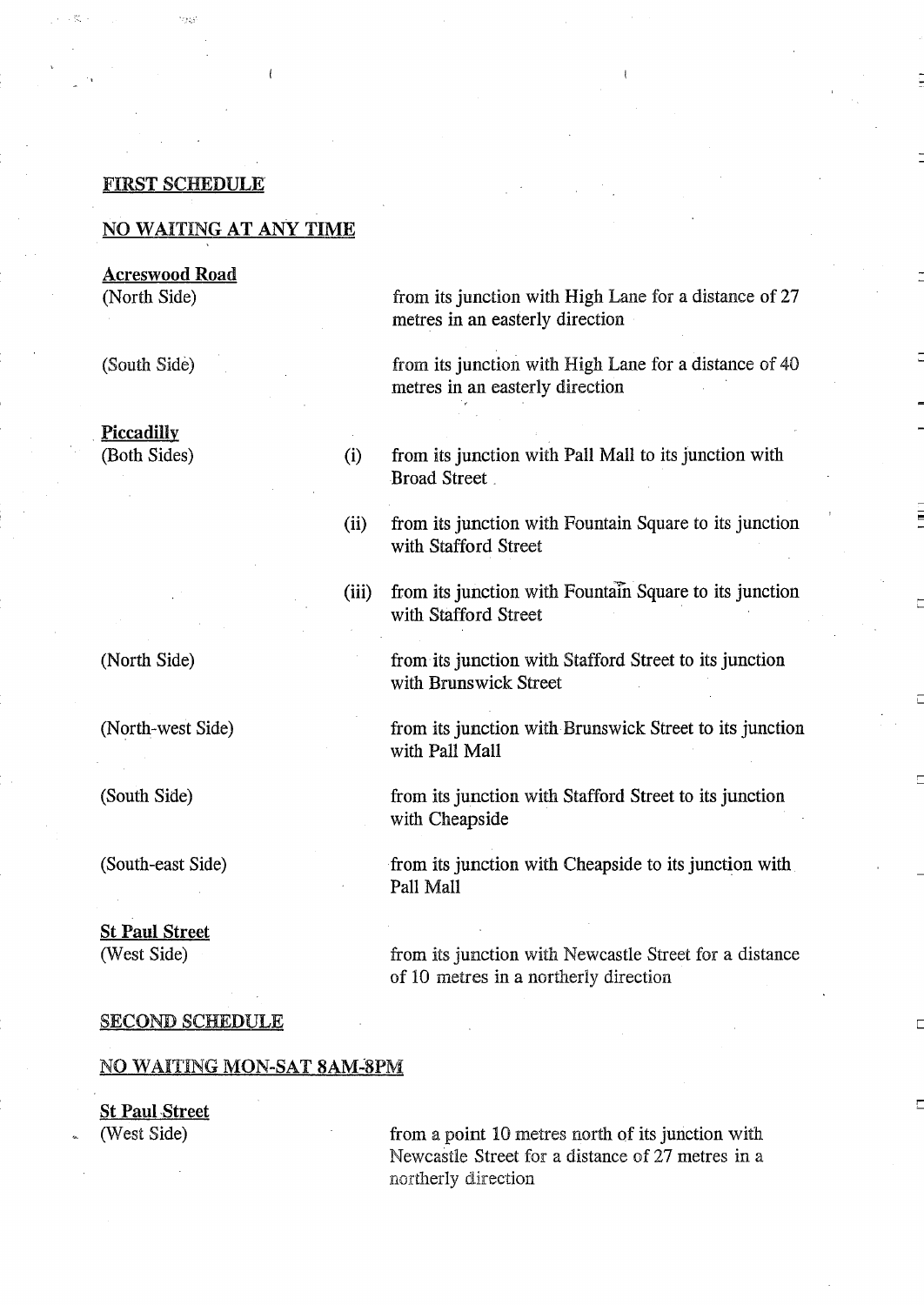THE CORPORATE SEAL of the  $\overline{)}$ COUNCIL OF THE CITY OF )<br>STOKE-ON-TRENT was hereunto ) STOKE-ON-TRENT was hereunto )<br>affixed in the presence of:affixed in the presence of:-

 $\mathcal{P}^{\text{MS}}_{\text{max}}$ 

Lord Mayor<br>Authorised Signatory

 $\overline{1}$ City Secretary

**F**<br>436378

IS16B02/HB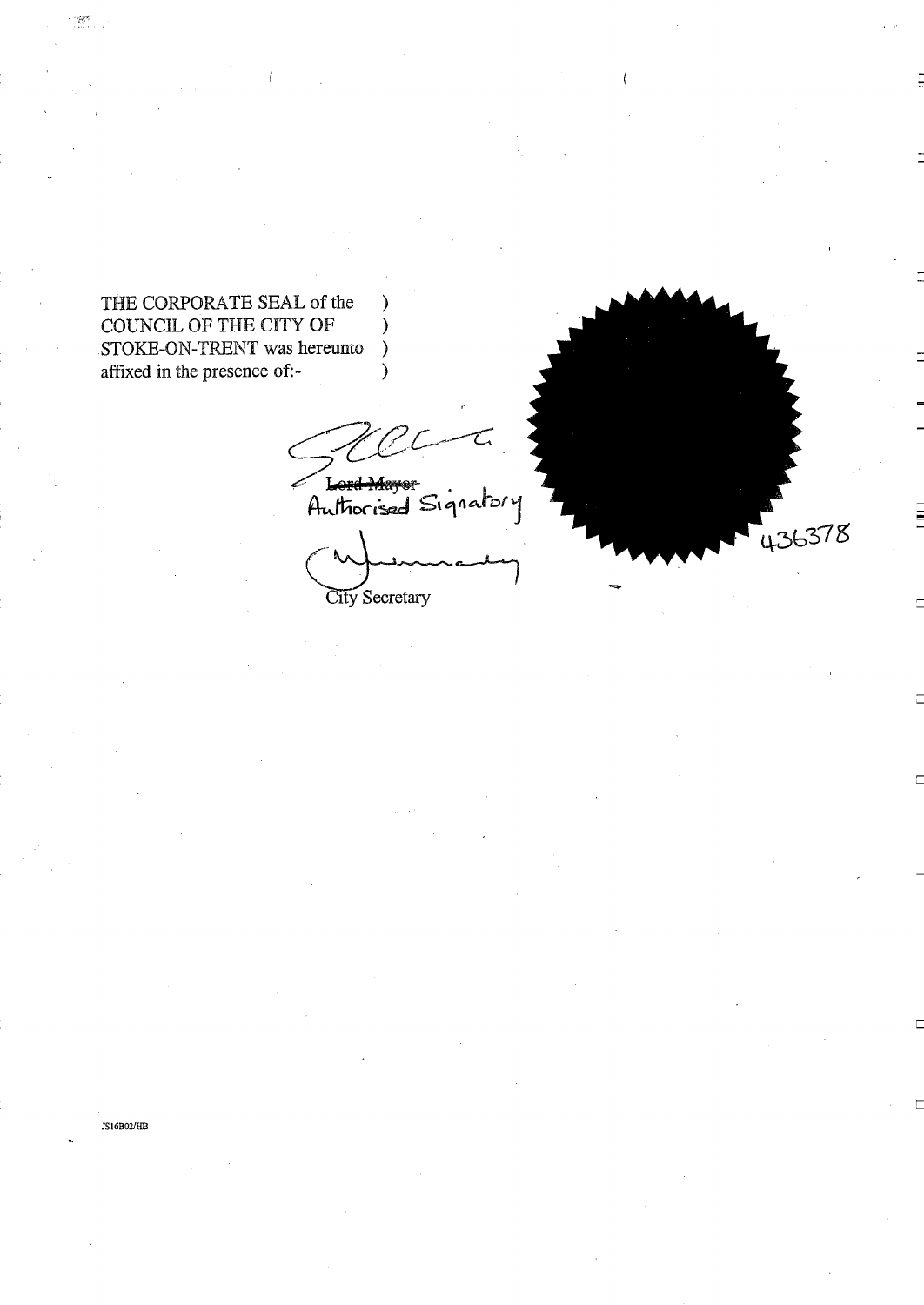| <b>DEPARTMENT OF</b><br><b>ENVIRONMENT &amp; TRANSPORT</b> |                                                                 |         | <b>INTERNAL MEMORANDUM</b>          |  |
|------------------------------------------------------------|-----------------------------------------------------------------|---------|-------------------------------------|--|
| To:                                                        | Group Manager<br>City Parking and Security<br>F.A.O. Sue Clarke | From:   | Group Manager<br>Network Management |  |
| <b>Your Ref :</b>                                          |                                                                 | My Ref: | DF/NM/N/149/2                       |  |
| Date:                                                      | 27 November, 2002                                               | Ext:    | 4963 (Mr D Follows)                 |  |

## **New Traffic Regulation Order**

As per our instructions please find attached a copy of the newly sealed Traffic Regulation Order. This will be required for your information

- 1) City of Stoke-on-Trent (Traffic Regulation) (No. 16) (Making of Remainder) Various Provisions Order 2002
- C.C . Jason Handy (Parking and Security) Gordon Carr (Parking and Security)

(Enc.)

Glows



.<br>Singkarang manahasi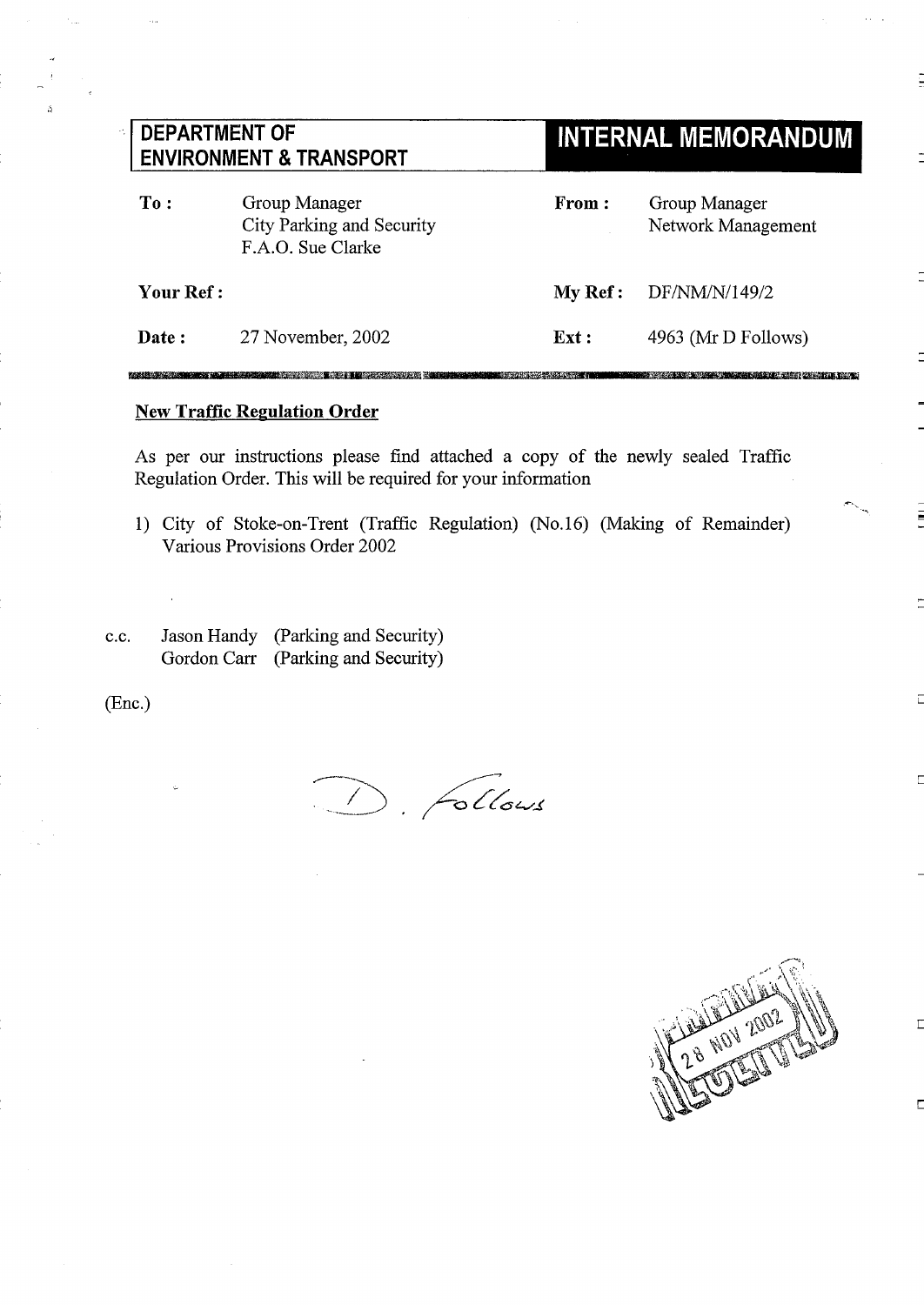# CITY OF STOKE-ON-TRENT (TRAFFIC REGULATION) (NO. 16) (MAKING OF REMAINDER) VARIOUS PROVISIONS ORDER <sup>2002</sup>

THE COUNCIL OF THE CITY OF STOKE-ON-TRENT in exercise of its powers under Section 1(1) and (2), 2(1) to (3) and 4(2) of the Road Traffic Regulation Act, 1984 ("the Act") and of all other enabling powers, and after consultation with the Chief Officer of Police in accordance with Part III of Schedule <sup>9</sup> to the Act HEREBY MAKES THE FOLLOWING ORDER:-

### Part I - Restrictions

1. Save as provided for in Articles 1, 2 and 3 of Part II of this Order no person shall cause or permit any vehicle to wait in the lengths of road specified in the First Schedule hereto .

2. Save as provided for in Articles 1, 2 and 3 of Part II of this Order shall cause or permit any vehicle to wait in the lengths waiting of road specified in the Second Schedule hereto between the hours of 8.00 a.m. to 8.00 p.m. Monday to Saturday inclusive.

### Part II - Exemptions

<sup>1</sup> . Nothing in this Order shall apply to anything done upon the direction of or with the permission of <sup>a</sup> Police Constable in uniform.

2. Nothing in Articles 1 and 2 of Part I of this Order shall render it unlawful to cause or permit <sup>a</sup> vehicle to wait in the lengths of road referred to in that Article for so long as may be necessary :-

- (a) to enable a person to board or alight from the vehicle;
- (b) to enable goods to be loaded onto or unloaded from the vehicle;
- (c) to enable the vehicle if it cannot conveniently be used for such purposes in any other road, to be used in connection with any building operation or demolition, the removal of any obstruction to traffic, the maintenance, improvement or reconstruction of the length of road so referred to, or the laying, erection, alteration or repair in or near to the said road of any sewer or any main, pipe or apparatus for the supply of gas, water or electricity, or of any telecommunication apparatus kept installed for the purposes of a telecommunication code system or with any service provided by means of any such apparatus as defined in the Telecommunication Act, 1984;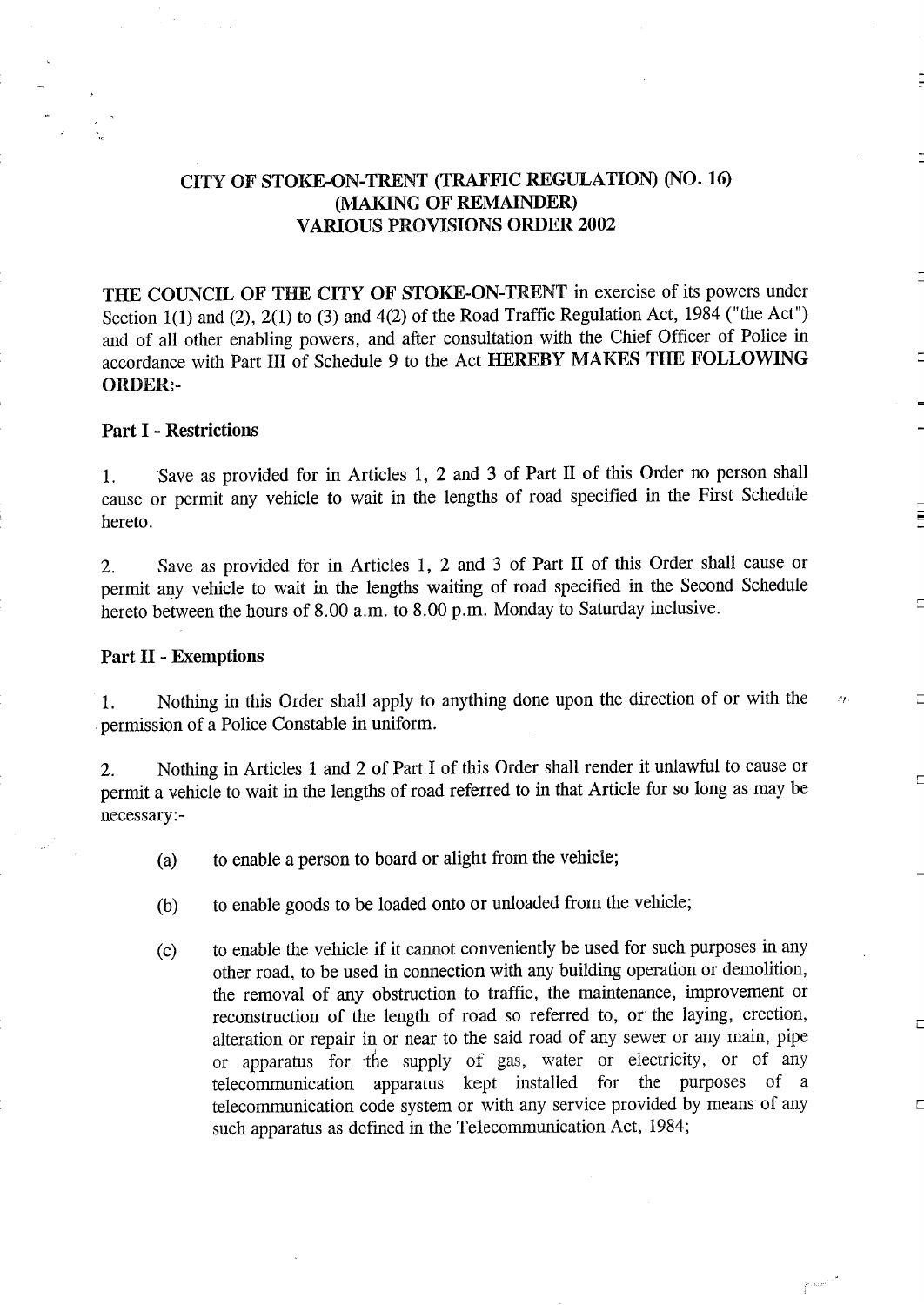- (d) to enable the vehicle if it is in the service of or employed by the Post Office, to be used for the purpose of delivering or collecting postal packets as defined in Section 87 of the Post Office Act, 1953;
- (e) to enable any vehicle owned by a funeral director or owner of funeral vehicles to be used as part of a funeral cortege or otherwise in connection with a funeral;
- to enable the vehicle, if it cannot conveniently be used for such purposes in  $(f)$ any other road, to be used in pursuance of statutory powers and duties .

3. Nothing in Articles <sup>1</sup> and 2 of Part <sup>I</sup> of this Order shall apply to prevent any disabled person's vehicle from waiting for a period of three hours (not being a period separated by an interval of less than one hour from a previous period of waiting by the same vehicle in the same road or part of road on the same day) provided that:-

- (a) a disabled person's badge is displayed in the relevant position on the vehicle, in accordance with the Disabled Persons (Badges for Motor Vehicles) Regulations, 2000 and
- (b) a disabled persons parking disc issued by a local authority is displayed in a relevant position on the vehicle and the person in charge of the said vehicle marks on the said parking disc the time at which the period of waiting has begun.

 $\square$ 

 $\Box$ 

E

### Part III - General, Commencement and Citation

 $\mathcal{A}=\mathbb{S}_{\mathbf{z}}^{\mathbf{z}}\left( \mathcal{A}\right)$ 

 $\gamma_{\rm DM}$ 

1. This Order shall come into operation on the  $18 - 14$  day of  $\sqrt{14}$  November 2002 and may be cited as "City of Stoke-on-Trent (Traffic Regulation) (No. 16) (Making of Remainder) Various Provisions Order 2002" .

2. The Interpretation Act, 1978 shall apply for the interpretation of this Order as it applies for the interpretation of an Act of Parliament.

3 . Any reference in this Order to any enactment shall be construed as a reference to that enactment as amended by a subsequent enactment.

4. In this Order, except where the context otherwise requires, the expressions :

"disabled persons vehicle" and "disabled persons parking place"

shall have the meanings assigned to them as in the City of Stoke-on-Trent (Traffic Regulation) (No. 5) Consolidation Order 2002.

DATED this  $25<sup>n</sup>$ day of  $OCTOBER$  2002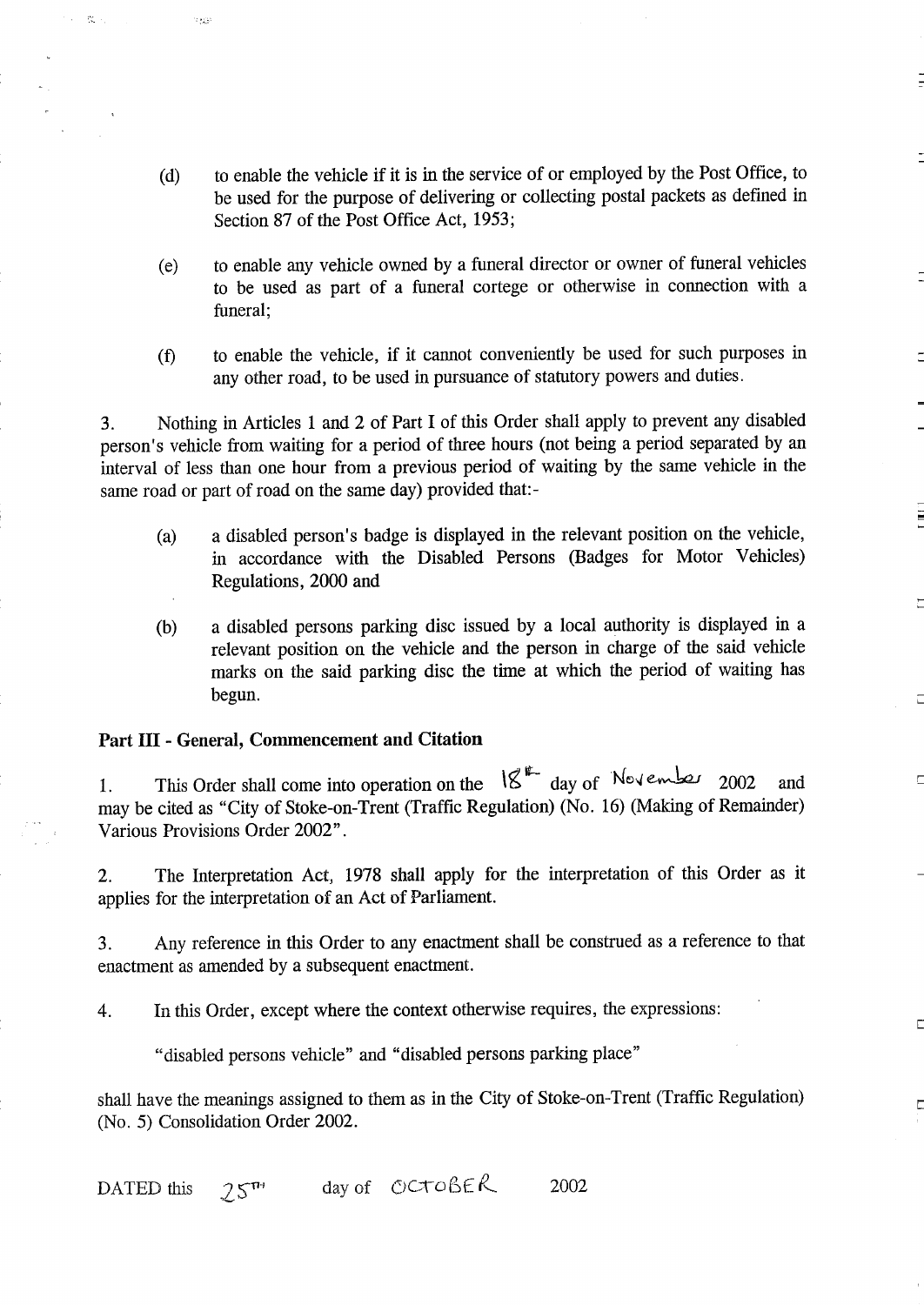### FIRST SCHEDULE

 $\sim 7\pm 0.2$ 

## NO WAITING AT ANY TIME

# from its junction with Pall Mall to its junction with Broad Street from its junction with Brunswick Street to its junction with Pall Mall from its junction with Cheapside to its junction with Pall Mall from its junction with High Lane for a distance of 27 metres in an easterly direction from its junction with High Lane for a distance of 40 metres in an easterly direction from its junction with Fountain Square to its junction with Stafford Street from its junction with Fountain Square to its junction with Stafford Street from its junction with Stafford Street to its junction with Brunswick Street from its junction with Stafford Street to its junction with Cheapside from its junction with Newcastle Street for a distance of 10 metres in a northerly direction Acreswood Road (North Side) (South Side) **Piccadilly** (Both Sides) (i) (ii) (iii) (North Side) (North-west Side) (South Side) (South-east Side) St Paul Street (West Side) SECOND SCHEDULE

F

 $\Box$ 

E

### NO WAITING MON-SAT 8AM-8PM

| <b>St Paul Street</b> |                                                   |
|-----------------------|---------------------------------------------------|
| (West Side)           | from a point 10 metres north of its junction with |
|                       | Newcastle Street for a distance of 27 metres in a |
|                       | northerly direction                               |